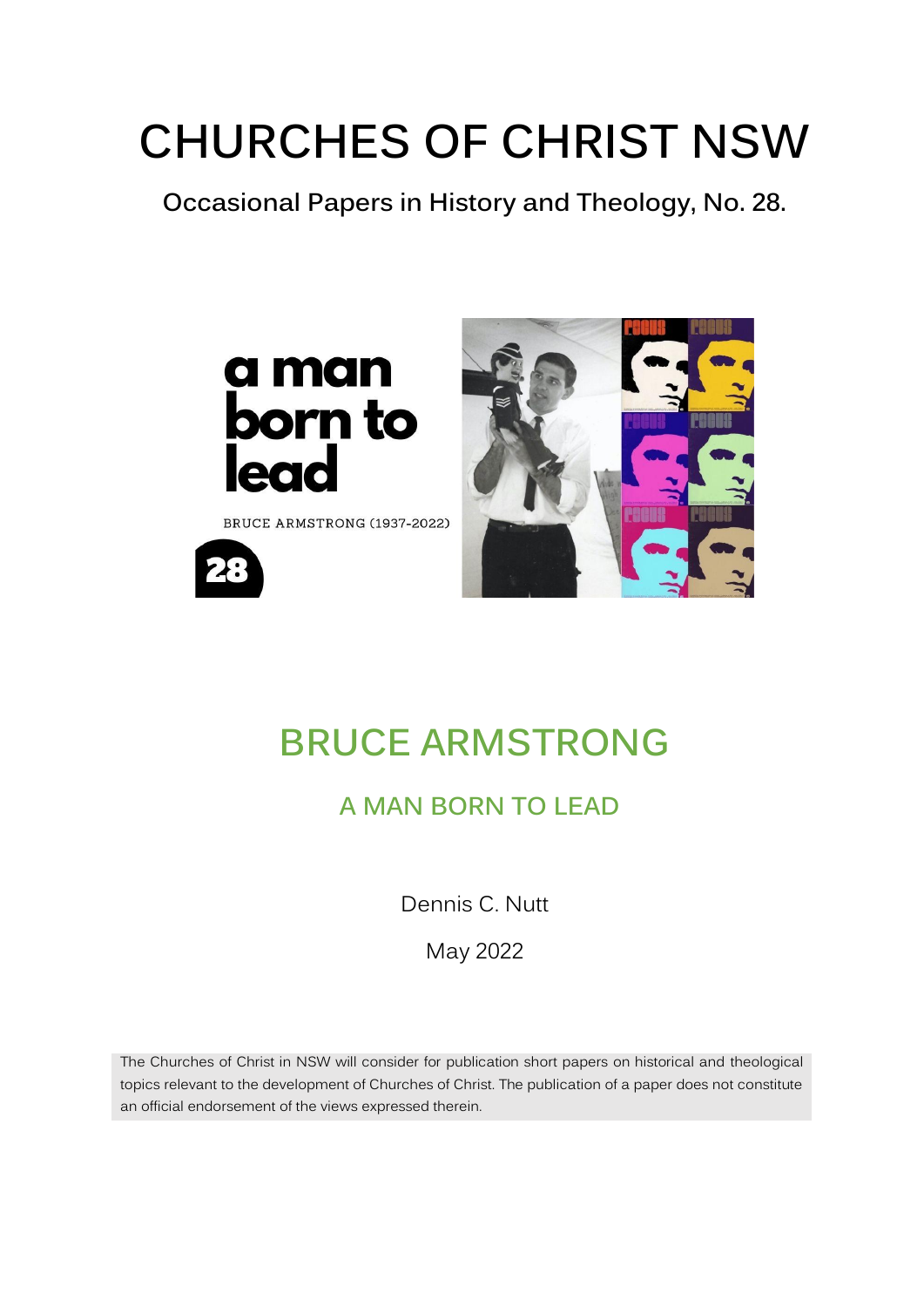## **Bruce Armstrong (1937-2022)**

**Bruce Armstrong, passionate supporter of the Western Suburbs football team and Woolwich Bible College graduate, ministered to the Caringbah, Belmore, Greenacre, Toowoomba churches from the 1960's to the 1980's. As Director at the Department of Christian Education, he was an innovator and champion for youth outreach, engagement, and education. Bruce was also an energetic leader as Ministry Coordinator for NSW Church of Christ (forerunner to the role of Executive Ministry Director).** 

#### **The Early Years**

Bruce Armstrong was the youngest of six children, four girls and two boys, born to William (1893–1970) and Ernestine (1897–1985) Armstrong. With a six-year gap before he arrived, he was the baby of the family. He, however, liked to think that he was the first of the next generation. While he was prone to boast that he was born under the goalposts of Lidcombe Oval – home of his beloved Western Suburbs football team – he was, in fact, born on 14 May 1937 in a private hospital in Strathfield. It was a difficult birth, and because his mother's health was not good at the time, he was cared for by his eldest sister, Carol, who had to leave work to care for both her mother and brother. She was only 17 at the time.

Later in life, Armstrong reflected that he did not recall any grandparent input into his life since his maternal grandmother, the only living grandparent during his infancy, died when he was three years old. His early life was lived in the context of a Christian family that reflected the strong religious legalism of the day. Cooking was not permitted on Sundays, even though they often had visitors for Sunday lunch. Bruce and Iris's children recall that they were not allowed to play sports or go anywhere on Sunday apart from church. Armstrong never had the heart, or maybe courage, to tell his father that the paper he read on Monday was printed on Sunday.

He was two when World War II broke out, and like the majority of his generation, the war impacted his family. His father served as an air raid warden; his brother Bill served in the 2/9 Field Ambulance being deployed to PNG (Kokoda Track) and then as a guard at the Prisoner of War camp at Cowra; two of his sisters served in the WRAAF in home duties, switchboard operation and the like, and the family experienced food rationing and blackouts. They dug an air raid shelter in their backyard in Nottinghill Road, Lidcombe. The war cost Armstrong the input of a big brother at an important time in his life.

According to his mother, when he started school, he could not see over the kitchen table. Berala Primary School was the scene of his early education. Then it was on to the selective Homebush Boys' High School (1949–1951). He left at the end of his third year, as many at that time did.

#### **Into the Workforce**

At 14½, he began his working life at Edward Hill & Co, Devonshire Street, Surry Hills, Sydney. The firm made high-quality furniture, and after 12 months as a floor boy, he was apprenticed as a cabinet maker. He remained with the company, which in 1954 made the Louis XIV bedroom suite for New South Wales Government House. When the newly crowned Queen Elizabeth II visited Australia, she stayed in that room with the furniture he had helped to make.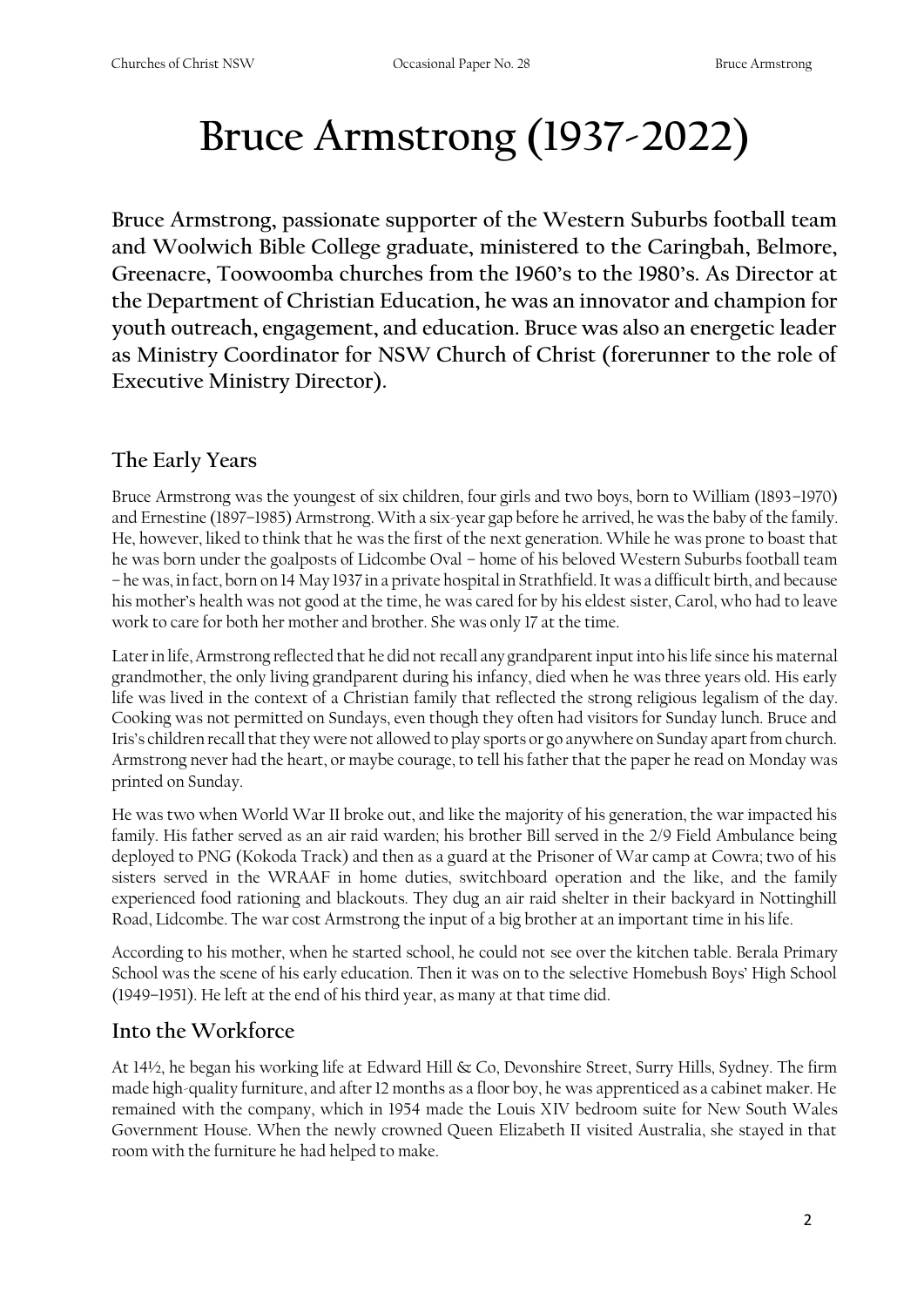Young men of his generation were confronted with Compulsory National Service. He served his in 1957 in the Air Force as an aircraftsman recruit minor. During that time, he faced a major challenge in his choice of vocation. He considered becoming RAAF aircrew, setting up his own furniture manufacturing business, working in his father's hardware store, or entering college to train for the ministry. It is no surprise that he chose the ministry. His family were heavily involved in the Lidcombe Church of Christ, his father being superintendent of a large Sunday school with 40 teachers. His mother was the church organist. During his childhood, the Lidcombe church planted a new congregation at Carramar, which involved his father in leading and teaching, as well as the physical building of the church.

On 3 October 1945, Bruce Armstrong made his confession of faith under the preaching of Arthur Baker and was baptised the following Sunday night.

Added to his church activities were others in the wider fellowship of Churches of Christ. The young women with the name of Morris, all unrelated, at the City Temple church started a young people's Christian Endeavour Society, which they called City Temple Brotherhood Young People's Society of Christian Endeavour (CTBYPSCE, pronounced sit-bip-see). This society grew to be the largest youth Christian Endeavour Society in the Southern Hemisphere. He threw himself into it with vigour, becoming one of its leaders. Here he developed skills in organisation, public leading, public speaking, team building and relationships – all preparation for his future vocation.

Another element was the camping programs of Churches of Christ. Roy Greenhalgh, the Youth Director for Churches of Christ in New South Wales, ran several kinds of camps in various places. There were Christmas and Easter camps at Oak Flats (Lake Illawarra) and Bolton Point (Lake Macquarie). The practice was to alternate your attendance at the two campsites: Easter at Oak Flats, Christmas at Bolton Point and so on. There were also Missionary and Bible Study weekends. At a Missionary weekend camp in October 1957, themed 'A Life to Give a Life to Live', he decided to go to the Churches of Christ Bible College at Woolwich to train for ministry. One source of influence through this time came from the aforementioned Roy Greenhalgh, who was indefatigable, unrelenting, focused on leader development and committed to the Scriptures. This writer observes that he left a significant imprint on Armstrong regarding these characteristics.

#### **The Woolwich Years (1959-1962)**

Woolwich Bible College was a residential college. Besides its educational worth, the college was most valuable for significant character and leadership formation. This was gained under the wise counsel of Arthur Stephenson, a scholarly, gracious man and one of unpretentious holiness. The author remembers on one occasion at State Conference, when sitting in front of Arthur and Ella Stephenson, hearing Ella say as Armstrong made an appearance, "Arthur, there's one of our boys." Stephenson was a loyal supporter of Armstrong in his later public ministries.

His college career began with bringing his Intermediate Certificate to the Matriculation level. He found it taxing, not having done any academic study since leaving school. Nevertheless, he completed the four-year College Diploma of Ministry, which he received at the graduation service in November 1962.



*Image: Bruce Armstrong with Sgt. Leon.*

He added a new tool to ministry in 1959: ventriloquism. He purchased Sgt. Leon (Boys' Brigade) as a Jerry Gee Junior doll for 11 guineas. Sgt. Leon became a favourite wherever he went. Besides telling Jungle Doctor stories, Sgt. Leon got away with saying horrendous things about people. Armstrong derived some secret pleasure from being so cheeky. Iris was often so embarrassed by what he would say.

In 1960, Iris Flett came to college. In August 1961, Bruce and Iris became engaged and married in Hopeland/Chinchilla, Queensland, on 8 December 1962. Thus began a partnership of just short of 60 years in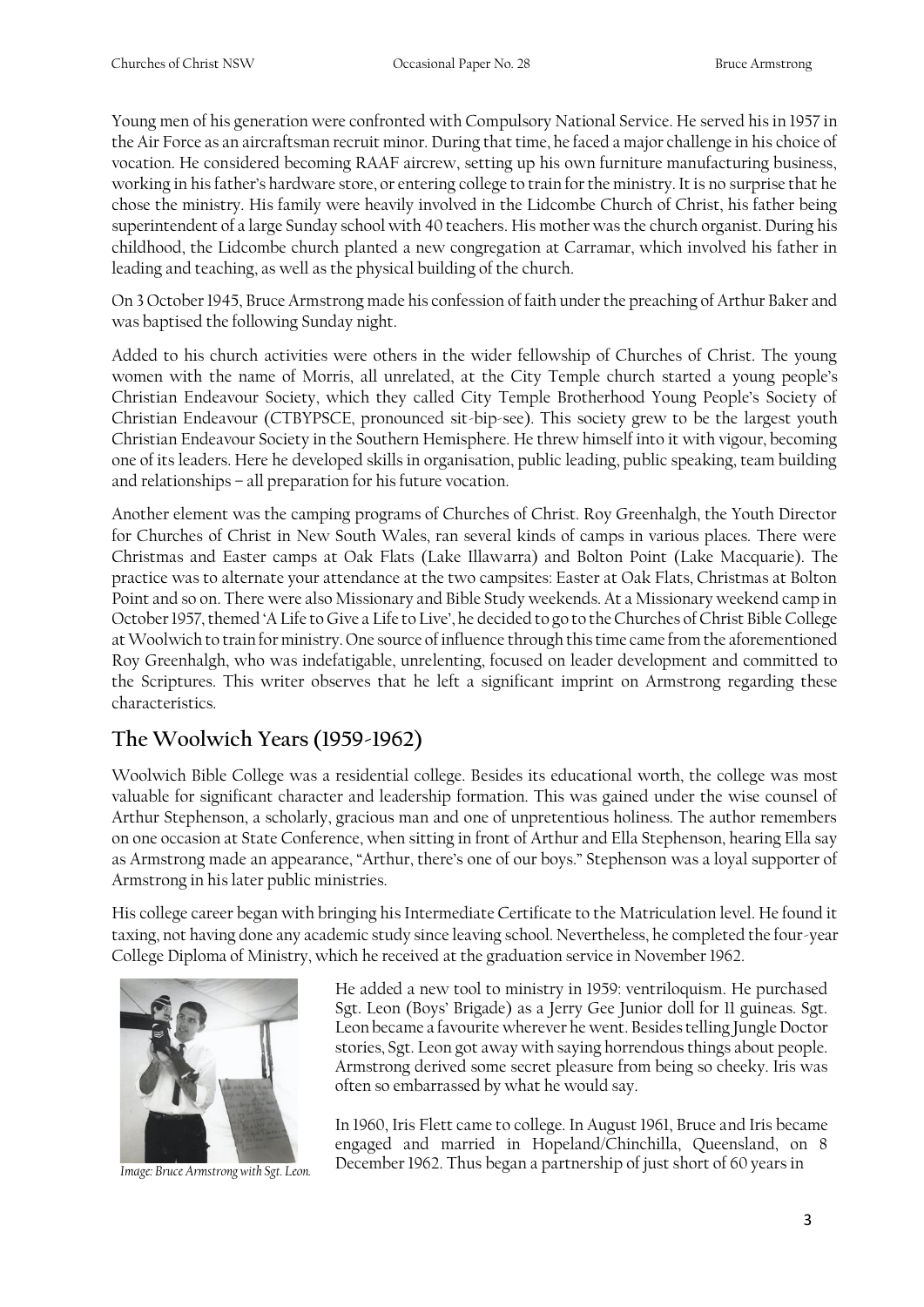ministry that only closed on 6 March 2022 when Bruce fell asleep in Jesus. Iris played an integral and significant role in his ministries. It was college policy to allocate students to serve in churches during their training. He had three such ministries: Fairfield (1959), Carramar/Fairfield (1960–1961) and Caringbah (1962) Churches of Christ.

#### **Local Church Ministry: Caringbah (1963–1964)**

Another who contributed to his life was Kevin Crawford. When Crawford accepted the role of Conference Secretary (the 1960s to 1990s equivalent of the Executive Ministry Director), the Caringbah church invited Armstrong to stay on as minister, an offer that he accepted. The church was growing with a large and active youth group. His leadership abilities came to the fore, and it was evident to many that he was destined for a significant role within Churches of Christ in New South Wales.

After 20 years as Youth Director, Roy Greenhalgh resigned in 1964 to take up the ministry of the Grote Street church in Adelaide. Knowing Armstrong's worth and abilities, Kevin Crawford suggested to the Department of Christian Education Committee that he would be a worthy replacement.

#### **Conference Ministry: Director, Department of Christian Education (1964– 1970)**

In April 1964, the Department of Christian Education announced his appointment as Director, to take effect in January 1965. However, the Caringbah church graciously released him for the role from the beginning of August 1964.

On taking up his appointment, he outlined how he saw the role. He wrote in the *Christian Messenger* that he believed the prospects for advance were "tremendous," that every department of Conference was straining to extend its work, that Christian education for every age was a must, that the Bible School was a vital tool in shaping the future, and that the youth must be challenged to the best in life, not with an outmoded, irrelevant balm for the conscience, but with the gospel of Christ, the most pertinent and practical message for the 20th century.

He then outlined a program of Youth and Junior Camps, Youth Crusades, Youth Conventions, a Youth Conference itself, rallies, training programs, service ventures – all holding thrilling prospects in themselves, all potential instruments for the advancement of the church. As he put it, "Potentially, every base is loaded."

The first major venture of Youth Conference was the Youth Crusade. The Youth Conference was established to train young people in Conference work and to achieve some projects that could really be conceived of as a young people's contribution to the work of the Churches of Christ at large. To this end, one Committee was "attached" to the Department of Home Mission & Evangelism and another to the Department of Christian Education. The Youth Conference Executive was under the direction of the Department of Christian Education.



*Image: 'Focus' magazine*

While the Department of Home Mission & Evangelism tended to concentrate on work in specific churches on special occasions through a program of team evangelism and the current series of Youth Rallies at contact weekends, Armstrong took a different tack.

He ensured that the Department of Christian Education had a much broader vision. He set up counsellor training classes that sought to apply the training in a mission. What was to be a small evangelistic venture developed into a full evangelistic crusade. He enlisted David Mansell as the evangelist.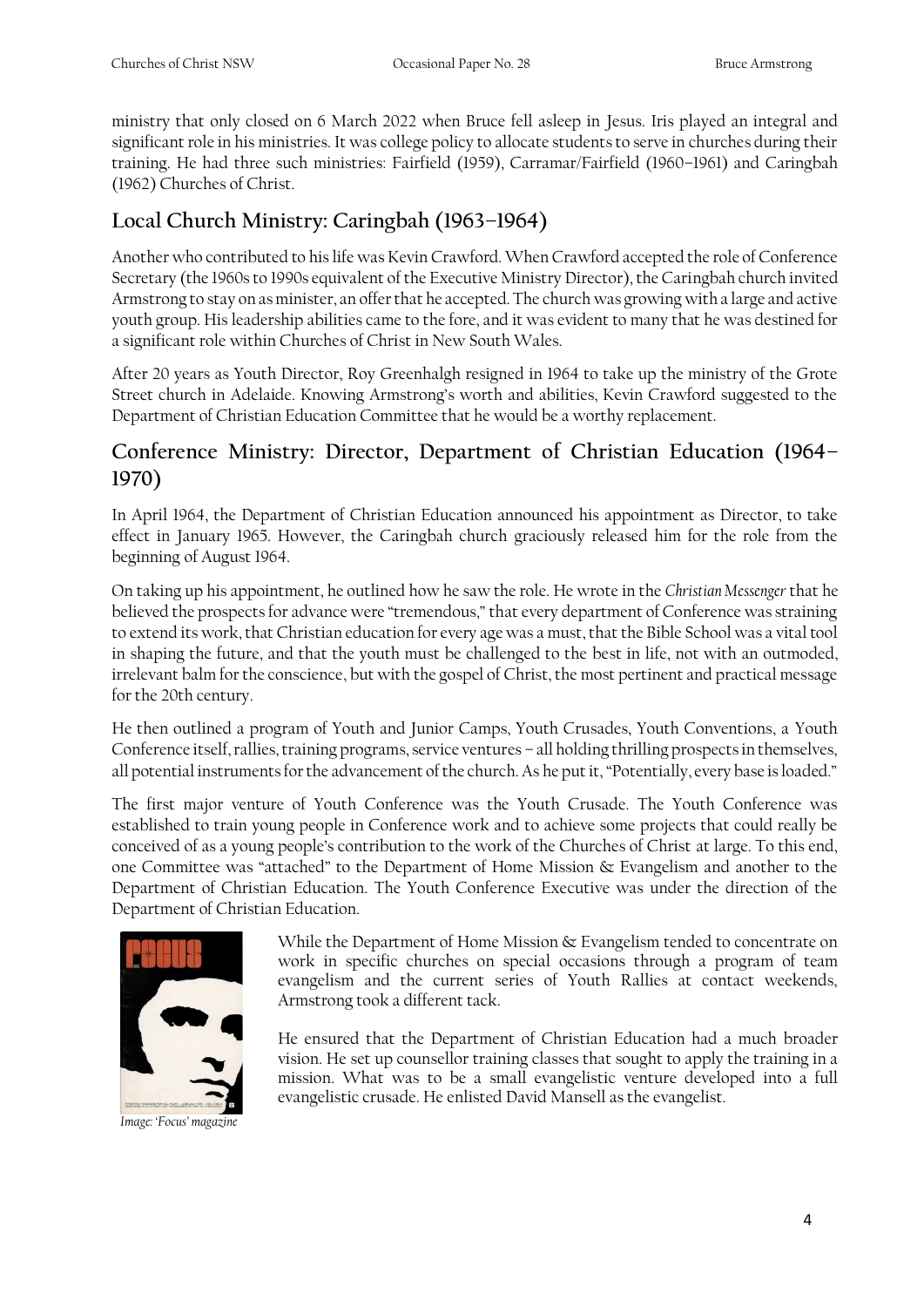The directorship brought with it membership of the Federal Board of Christian Education. There had been disquiet in New South Wales about the content of the Austral Graded Lessons being used in Sunday schools, so Armstrong obtained reprint rights to edit and produce Standard Graded for Growth Sunday school lesson materials. These materials were biblically based and evangelistic in outlook.

He then launched into something that Churches of Christ in New South Wales had never done before. With the aid of an editorial committee, he created a youth magazine, which he called *Focus.* Produced bimonthly, it found wide acceptance. Not yet satisfied, he launched Youthquake. This was a Saturday night rally held in the Greenacre church, which at times accommodated 500 young people. With bands, singers, and a sermon, it facilitated communication among the churches' youth across the city. This flowed into the camping programs, and the youth work in the state was vibrant.

Stephenson instilled in his students the need for "life-long learning." Armstrong took this to heart and, through external studies, acquired the Licentiate of Theology (LTh) and Diploma of Religious Education (DipRE) through the Melbourne College of Divinity while in active ministry. This meant that he was qualified to teach Christian Education and Youth Leadership at the college he had graduated from. It was an absolute pleasure for him.

He resigned as Director in 1970.

#### **Local Church Ministry: Belmore (1969–1973) and Greenacre (1973–1979)**



*Image: Iris and Bruce Armstrong*

Times were difficult financially during the late 1960s and early 1970s for both churches and Conference committees. The Youth Department was forced to sell the property where the Youth Director lived and reduce his wage. It was divine providence that the minister of the Belmore church resigned in 1968 when this was happening. It was a blessing that Armstrong could take up the ministry at Belmore in 1969, which provided a home for his growing family.

In 1968, his fellow college student, David Surtees, took up the ministry at Greenacre. While in college, they had set up with John Main a graphic arts side line, which they called 'SAM' using the initials of their surnames.

Graduation saw this disband with Main going to India and Surtees to Bowral. However, the itch to publish was still there, so Armstrong and Surtees established Essay Composition. This business was run from the garage of the Greenacre manse and was directed towards ministry. Armstrong joined Surtees at Greenacre in 1974.

The church had 92 active members at that stage, and his ministry was a tent-making one. When Surtees left to go into secular employment, the partnership was dissolved, and Armstrong Lettering Art, which sold Letraset, Art Supplies and did offset printing, came into existence. This was a partnership with Iris and lasted until he resigned to take up the ministry at Margaret Street, Toowoomba, at the close of 1979.

There was considerable energy, enthusiasm, and vision in the church at the time, and a torrent of new initiatives flowed from the fertile mind of Bruce Armstrong. The author joined him on the ministry team in 1975, also in a tent-making capacity, to oversee Christian Education. As part of the Christian Education program, the church ran an adult Sunday school class, a Bible study course called 'Tools,' which was replaced by a more ambitious program called 'ACTS' (A Christian Training School). In the ACTS program, lecturers from the Woolwich Bible College, and other experts in their field, came and taught on a range of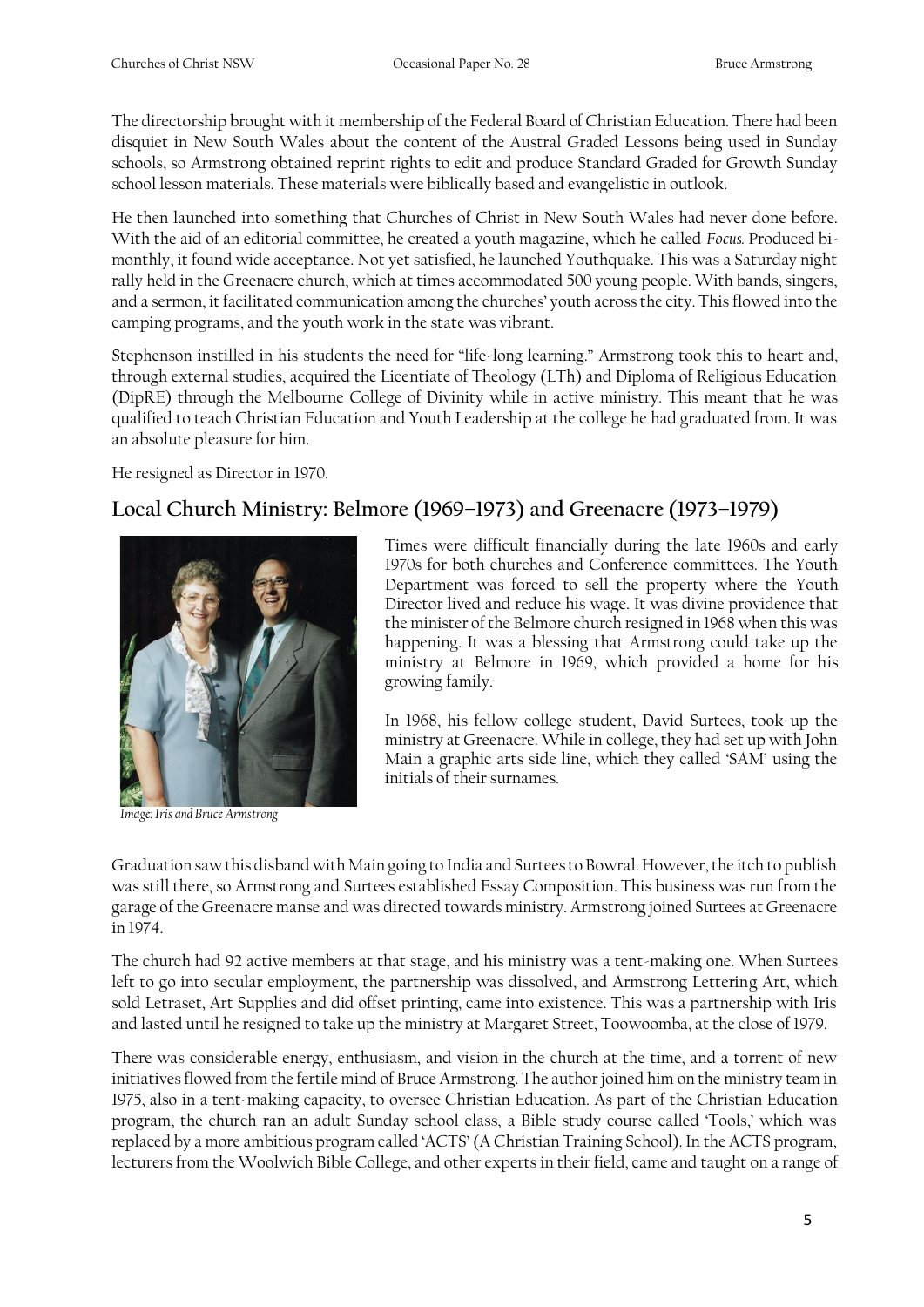biblical, cultural, ethical, and philosophical topics. Several who took this course went on to Bible college and into the ministry. Armstrong taught in this program.

Two significant capital decisions were taken during his ministry at Greenacre. A new manse was built at the back of the property in which the Armstrong family lived, and in 1977 the church decided to establish a preschool. Significant Federal Government funding enabled the project to go ahead. It was a decision aimed at reaching needs in the area and developing outreach. One can truthfully say that his dynamic leadership gave the church confidence to purchase a house that backed onto its property.

At his suggestion, early in 1979, the elders made a bold decision to employ Migrant Outreach workers. They did not stay long for personal reasons; however, a seed was sown for the future desire to reach out to people from various nationalities. Around this time, English classes started for people from non-English backgrounds.

For the Conference year 1978–79, he served as President of the New South Wales Conference, taking as his theme, 'In Union with Christ Jesus.'

#### **Local Church Ministry: Toowoomba (1980–1997)**

With 21 years of ministry in different forms – student, pastoral, Conference, and tent-making – Armstrong arrived at Toowoomba. He was to minister there for 18 years. During that time, he developed a new model of worship from within the context of Churches of Christ, which was a happy blend of old and new elements. He also developed a new structure of church governance that modified the elder/deacon model and revamped the way the leadership functioned.

He maintained a clear distinction between ministry and mission. Welfare work, aged care, and the like without an evangelistic element he called ministry; confronting people with the gospel was mission. Always willing to present Christ, he got onto talk-back radio through station 4WK to get the message across. He did this for 16 years, focusing on religious and social issues.

Church growth and church planting are a feature of his Toowoomba ministry. When the Margaret Street church became too small for the rapidly growing congregation, he oversaw a \$3.1 million building program to relocate the church from downtown onto 10 acres of land on the city's south side. The church now had 3600 square metres of floor space against 600 metres. The week before his death, the church paid off the loan for the building. As his daughter Jenny said at his memorial service, "It is poetic that he passed away on Sunday – the church is debt-free."

As to church planting, it was in his blood. As noted earlier, his parents and elder siblings were part of the church plant at Carramar. Shortly after his arrival, he encouraged the Toowoomba church to plant a congregation at Withcott in 1982 and then a few years later another at Kingsthorpe.

But it was not all plain sailing. In 1992, he faced a tough church challenge to his leadership in a division that saw nearly 100 of his active congregation leave.

#### **Ministry Coordinator (1997–2003)**

A new constitution for the New South Wales Churches of Christ created an office entitled Ministry Coordinator, which now goes under the title of Executive Ministry Director. He was called to this role in 1997, showing the same degree of innovation in this role as he had in his previous ministries. He was, as far as the author can discover, one of only two men to hold two Conference Directorships.

Multiple elements characterised this ministry. There was a wide range of church planting, and a deliberate attempt to save declining churches was made before closing them; the line of least resistance was not for him. Conference programming and management were reimagined, and structural changes were made, not all of which have proved to be helpful. Ministers and church leaders were encouraged and supported, and he and Iris visited the country and city churches. He wrote a regular letter to all church leaders and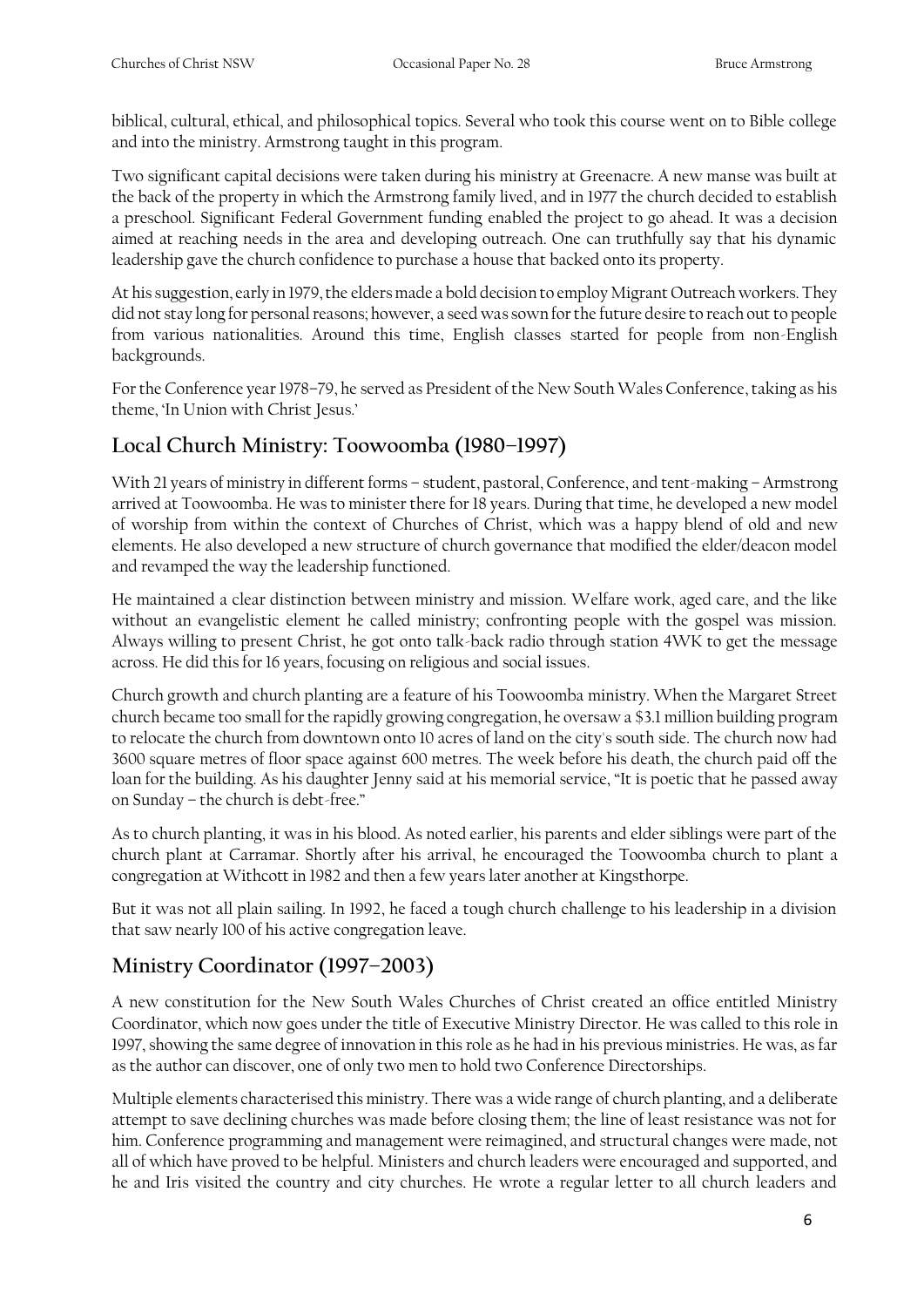introduced a webpage to inform churches. He oversaw the introduction of the GST, FBT and the Blue card systems, which affected every church.

On the communications side, he introduced two new publications, one called *State-wide,* to report on what the Ministry Teams were doing on the churches' behalf. This came out quarterly and was in colour. The other, *Infoline*, kept the churches informed of what their sister-affiliated churches were doing. This was also a quarterly publication.

He introduced *Vocative* as a provocative stimulus white paper for theological and practical consideration among church leaders. He was never really a diplomat, he had to exercise diplomacy in this office, and he could rub some people up the wrong way with his drive and laser focus on what he believed in.

Extraneous to his normal activities, he managed the Stanwell Tops Conference Centre for some months before he appointed a site manager. He was involved in the aftermath of the Christmas bushfires in 2002, which saw significant parts of the site destroyed, and could boast that the refurbishment made it one of the superior conference sites in the nation.

Following the gaining of his LTh and DipRE, in 1984, he completed all the course work for an MA with William Carey University through the Pacific College of Graduate Studies. Due to a sudden ruling from the university's governors, which changed the thesis requirements from a theological to a sociological one, he was disadvantaged, having done his research on church growth from a theological perspective. He let it go as the growth at Margaret Street was demanding his attention. In 2002, he submitted what he had done previously, linking it to the practical outworking of the principles he had addressed. As a result, the University's Postgraduate Committee awarded him the Master of Biblical Studies (MBS).

#### **Extra-Curricular Activities**

In his long ministry, he took eight overseas study tours, which encompassed a range of subjects such as Youth and Christian Education, church growth and leadership, amongst others. He led some Christian Projects Tours where young ministers were given the experience of visiting churches in the United States and Great Britain. His tours took him to Singapore, Japan, Korea, USA, Canada, England, Italy, India, and Hong Kong. They involved observing specialist ministries, practical input leadership models, patterns of governance, modes of operation, methods of outreach etc. Four of the study tours were in conjunction with the Churches of Christ Senior Ministers' Network, a supportive leadership group for leaders of multistaffed churches.

He saw Rotary as an avenue to engage with leaders from business and the community. From 1971 through to 2005, he was a member of four different Rotary Clubs as he moved through New South Wales and Queensland. He was awarded the Rotary Paul Harris Fellowship.

Sport was always something he enjoyed. When at high school, he was a member of the wrestling team. As a young man, he was an A-Grade tennis player. He was runner-up in the ACT RAAF Tennis Championship while doing National Service and was a faithful supporter of the Western Suburbs (now Wests Tigers) National Rugby League team. While he did not like a long sermon, a long service, a long visit, or a long anything, he did not mind a long innings at the crease of which he had few. Squash and golf were also part of his sporting activities.

#### **Retirement (2003–2022)**

When he concluded his last ministry in New South Wales, he returned to Toowoomba, where he and Iris became first home buyers at 65! But retirement was never a word that he felt comfortable with; he wanted an "active retirement," and it was. He became Queensland Conference Resource Ministry Coordinator and Director of the Intentional Interim Ministry Program, and Church Consultation Coordinator from July 2003 to June 2007. He stepped in as the Interim Director for the Overseas Mission Board in 2004–2005.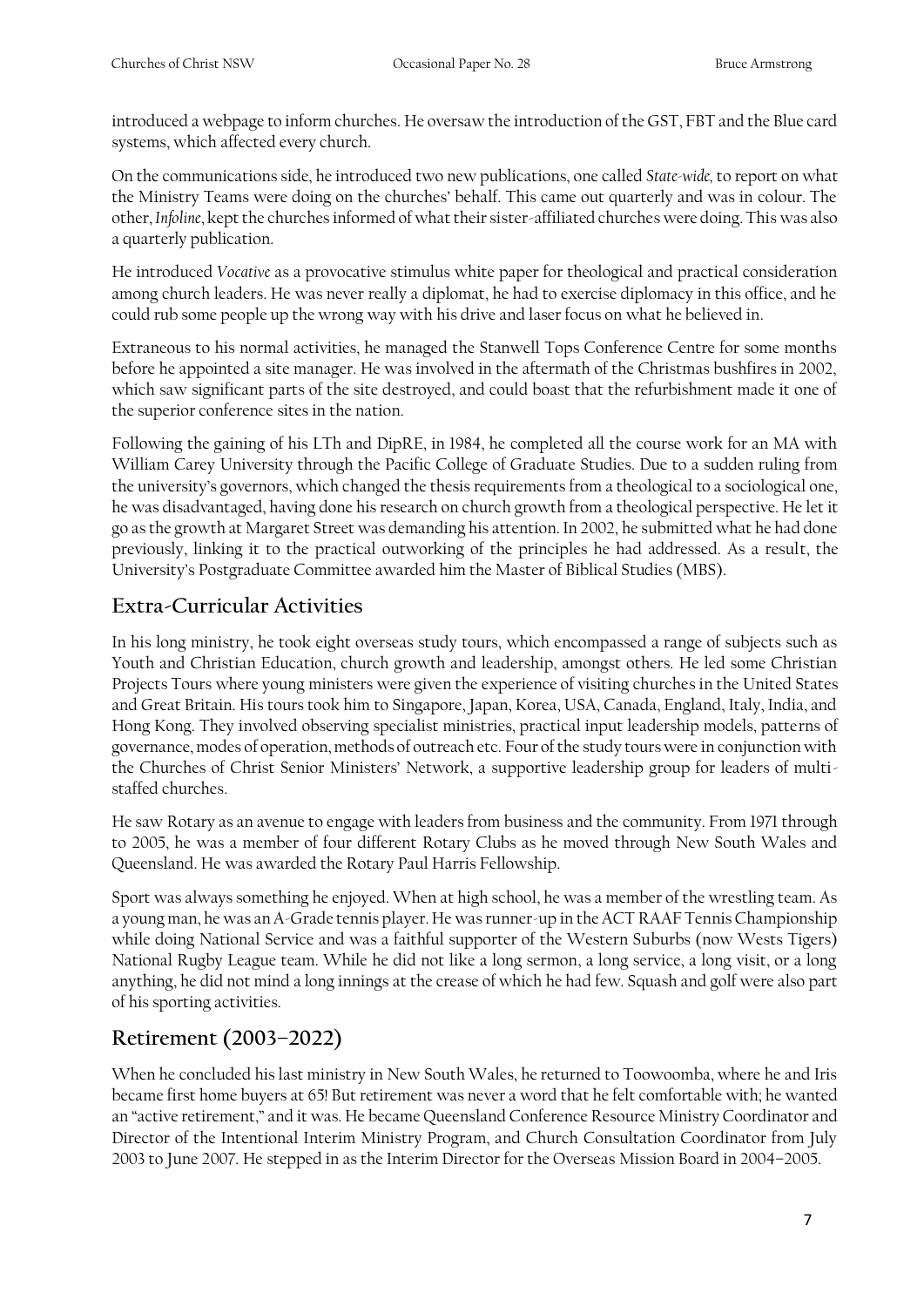On two occasions, he did an interim ministry at a local church: half a year at Bellbird Park to prepare the church to move into Springfield (2004), and at Highfields, where he was a part-time Ministry Associate in 2006.

In 2013, when they detected the insidious encroachment of Parkinson's Disease, Bruce and Iris moved into the Nubeena Aged Care facility. There he began a Men's Shed, the activities of which he enjoyed immensely.

The relentless march of the disease meant that he moved into a higher care room in Numylo, the nursing home, on the Nubeena site, where he died just after midnight on 6 March 2022.

#### **Evaluation**

That Bruce Armstrong was born to lead became evident very early in his youth. He had that rare gift of never forgetting a name, so those who met him were always at ease. He also possessed a finely tuned relational antenna that stood him in good stead, both in his family and the wider community.



*Image: Bruce Armstrong at home with his grandson, Daniel.*

Possessing a wicked sense of humour, he used it to his advantage in his ministry, although it sometimes got him into trouble. This photograph of Bruce with his grandson Daniel as Sgt. Leon, warms the heart.

He was a strict father who taught his children to honour God, learn Scripture and stand up for themselves. His motto was "the strongest trees grow in the breeze." His children have risen up and called him blessed.

Bruce got excited about biblical truth, and he was tenacious in its defence. He taught that ministry to people and, most importantly, telling people how much Jesus loves them lasts long after you're gone. His youngest daughter described him as "an all-rounder," which is an excellent description. He lived so as to be missed.